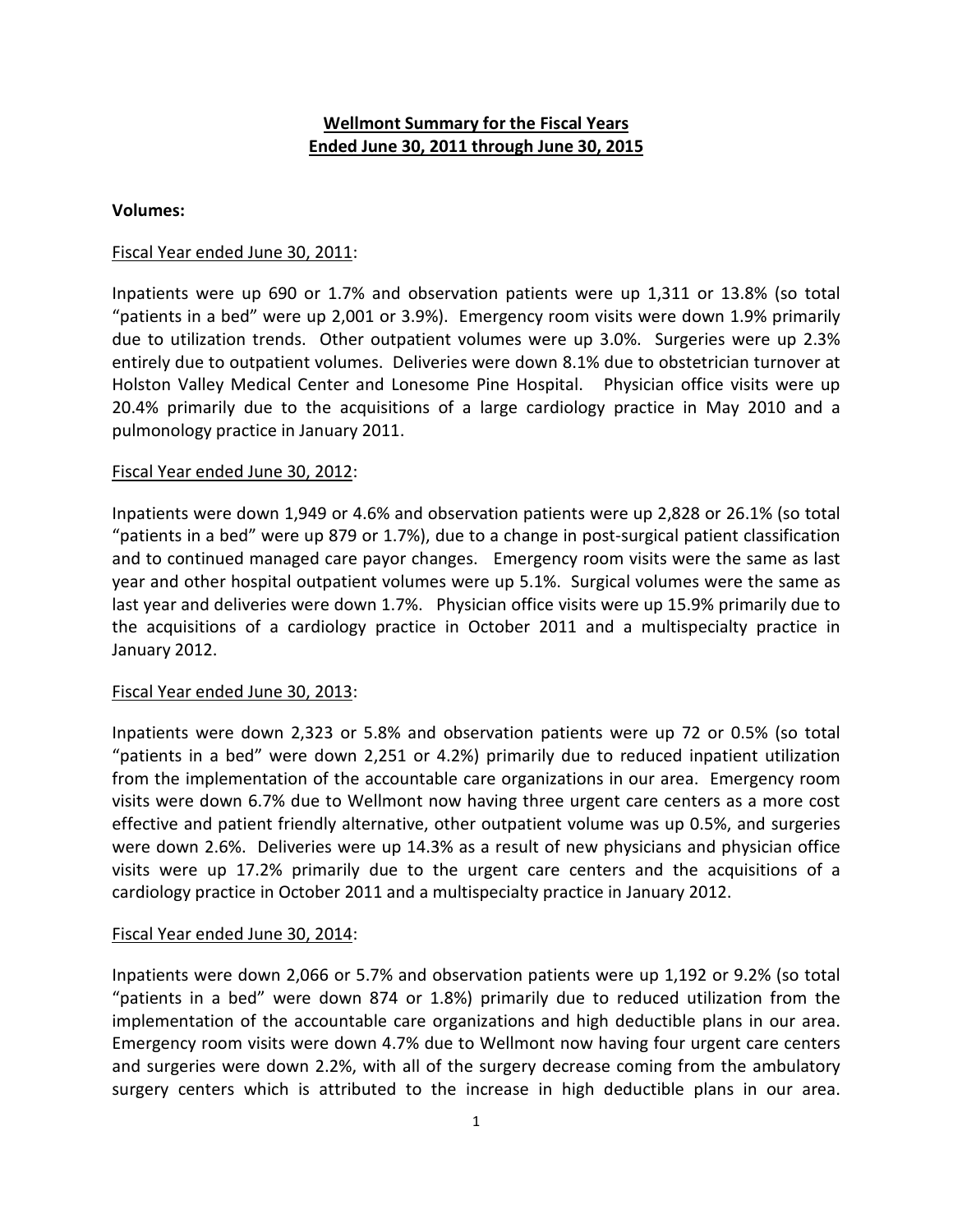Deliveries were down 99 or 4.3%. Physician office visits were up 2.6%, including urgent care visits which were up 30.5% due to Wellmont now having four urgent care centers.

### Fiscal Year ended June 30, 2015:

Inpatients were down 1,320 or 3.8% and observation patients were up 2,488 or 17.5% (so total "patients in a bed" were up 1,168 or 2.4%) primarily due to reduced inpatient utilization from the implementation of the accountable care organizations and high deductible plans in our area and the continued shift to observation patient status. Emergency room visits were up 4.7%, surgeries were down 2.3%, and deliveries were up 1.6%. Outpatient volumes are generally up, especially due to the expansion of infusion centers (visits up 64%) and urgent care centers (visits up 88%).

### **Statement of Operations:**

# Fiscal Year ended June 30, 2011:

Net patient revenue increased \$23.2 million and bad debt expense increased \$1.8 million over fiscal 2010, so the net change of these two lines is an increase of \$21.4 million or 3.3%. Other revenue decreased as a result of lower performance related to the Takoma, imaging and lab joint ventures.

Salaries and benefits increased by \$6.2 million or 2.0% driven by the higher volumes, an increase in FTEs for patient care as well as to support computerized order entry and electronic health record system build and implementation. Supplies increased by \$8.3 million or 5.5% driven by the higher volumes and higher drug costs, particularly in oncology. Purchased services increased by \$3.5 million as a result of physician fees at the hospitals, a new urgent care operation, and physician practice management and system implementation costs. Interest and depreciation increases are related to the completion of Project Platinum.

Income from operations of \$17.2 million for fiscal 2011 was below fiscal 2010 of \$22.8 million.

# Fiscal Year ended June 30, 2012:

Net patient revenue increased \$12.2 million or 1.7% over fiscal 2011. Other revenue increased \$18.1 million primarily as a result of the Electronic Health Record Meaningful Use amounts earned during the year, with \$13.1 million earned by Wellmont Health System hospitals and physician practices and \$3.2 million earned by Takoma Regional Hospital (of which Wellmont Health System owns 60% so recorded \$1.9 million). However, significant costs were incurred to purchase and implement the systems necessary to achieve Meaningful Use. This includes approximately \$13 million of capital costs which resulted in approximately \$5 million of annual depreciation and maintenance costs plus \$4.6 million of staff costs to implement the systems.

Salaries and benefits increased \$21.6 million or 6.2% primarily due to the physician practice acquisitions (\$9.5 million) and the \$4.6 million to implement the systems. Hospital productivity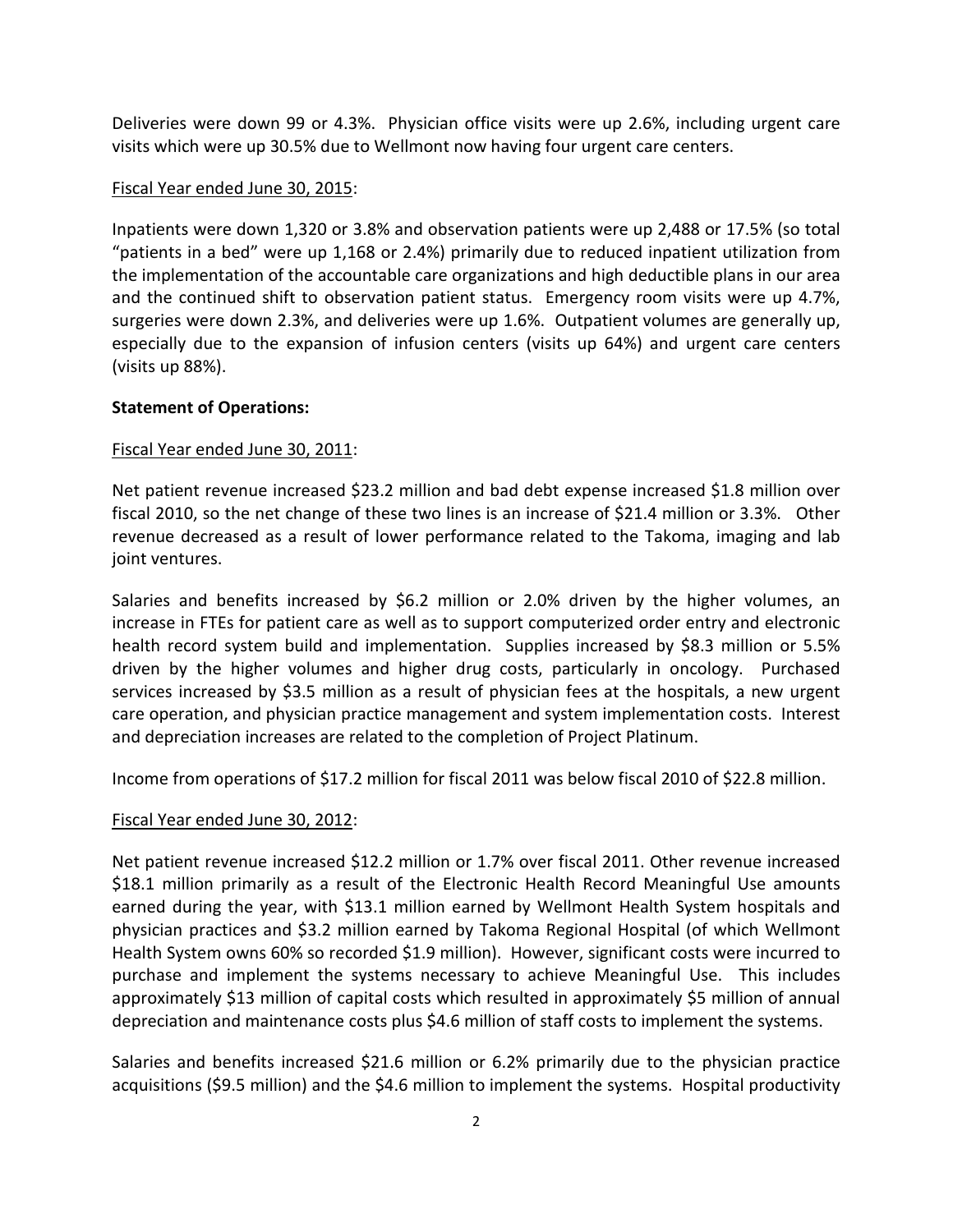improved, as hours per adjusted discharge decreased 6.7%. Supplies increased \$3.8 million or 2.4% primarily due to growth in infusion volumes, particularly in oncology.

Income from operations of \$22.3 million for fiscal 2012 exceeded fiscal 2011 of \$17.2 million.

# Fiscal Year ended June 30, 2013:

Net patient service revenue increased \$14.0 million or 1.9% from fiscal 2012. Other revenue decreased \$4.2 million primarily as a result of lower volumes in subsidiaries providing services to hospitals such as laundry and blood services (\$1.5 million) and lower earnings in an imaging joint venture (\$1.3 million). Note that there was \$13.7 million of Electronic Health Record Meaningful Use amounts earned in fiscal 2013 which is essentially the same as fiscal 2012 amounts of \$13.2 million.

Salaries and benefits increased \$12.9 million or 3.5%, primarily driven by the physician practice growth and acquisitions and an increase in healthcare benefit costs due to increasing enrollment. Supplies decreased \$0.4 million or 0.3%. Purchased services increased \$1.4 million or 1.8% from several factors, the largest of which are from changes in the hospital physician services such as anesthesia and emergency medicine. Interest expense was essentially unchanged. Depreciation increased \$5.0 million or 10.7% primarily for systems necessary to achieve Meaningful Use.

Income from operations of \$12.9 million for fiscal 2013 was below fiscal 2012 of \$22.3 million.

# Fiscal Year ended June 30, 2014:

Net patient service revenue increased \$5.3 million or 0.7% compared to fiscal 2013. The acquisition of Wexford House and consolidation of Holston Valley Imaging Center added \$11.3 million of net revenue, while the same store net revenue decreased \$6.0 million due to Medicare reimbursement reductions and volume decreases.

Other revenue decreased \$12.7 million primarily as a result of (a) \$7.2 million of Electronic Health Record Meaningful Use amounts earned in fiscal 2014 being \$5.1 million below fiscal 2013 amounts of \$12.3 million due to the scheduled annual decreases in the program's payments, (b) blood bank revenue reductions of \$3.4 million due to the loss of a significant contract, and (c) \$1.9 million from lower performance of the managed care, home care and Takoma joint ventures.

Salaries and benefits increased slightly by \$1.2 million or 0.3%. Supplies increased \$4.1 million or 2.5% primarily in chemotherapy drug volume and cost. Purchased services decreased \$4.0 million or 5.2% due to changes in physician agreements. Interest expense decreased by \$1.9 million or 9.6% due to the capitalization of interest for the Epic electronic health record project and scheduled decreases in outstanding principal. Depreciation increased by \$0.6 million or 1.2%. Lease and rental decreased by \$2.4 million or 13.3% due to the conversion of some operating leases to capital leases. Other expenses increased \$5.6 million or 20.8% primarily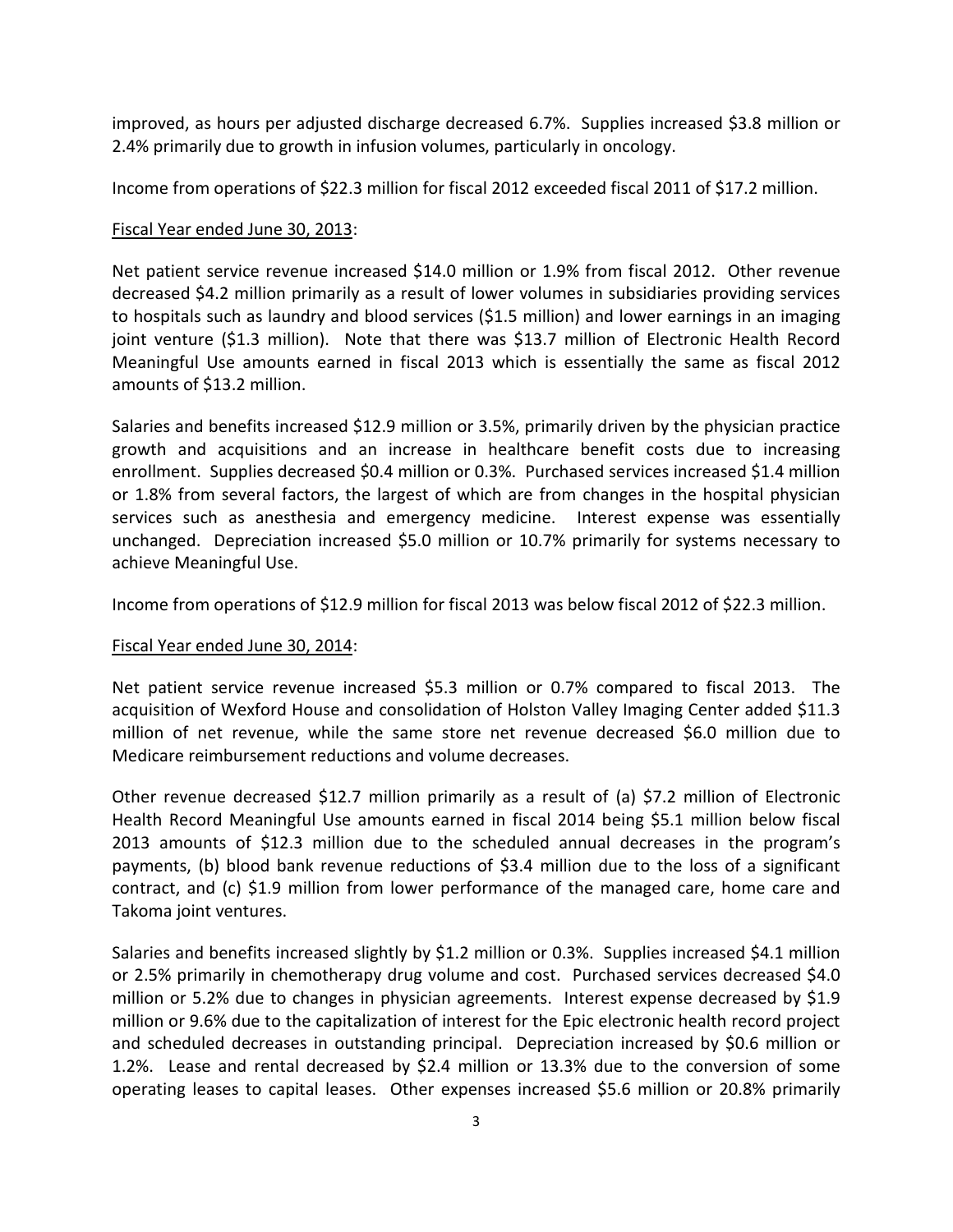due to an increase in the professional and general liability expense of \$3.5 million and to the change in allocation of support services costs as a result of the closure of Lee Regional Medical Center.

Income from operations of \$4.8 million for fiscal 2014 was below fiscal 2013 of \$15.4 million.

# Fiscal Year ended June 30, 2015:

Net patient service revenue increased \$47.7 million or 6.4% compared to fiscal 2014 due to (a) the Wexford House acquisition in December 2013 and the HVIC acquisition at the end of March 2014 and (b) the increase in other outpatient revenue. Other revenue decreased \$7.7 million primarily as a result of (a) \$3.2 million of Electronic Health Record Meaningful Use amounts earned in fiscal 2015 being \$4.0 million below fiscal 2014 amounts of \$7.2 million due to reduced payments from lower volumes and the scheduled annual decreases in the program's payments, (b) blood bank revenue reductions of \$1.7 million due to the loss of a significant contract, and (c) \$3.0 million decrease from the prior investment in HVIC now being consolidated in each line of the statement of operations.

Salaries and benefits increased \$25.6 million or 6.9% as a result of (a) the acquisitions noted above and (b) one-time five year physician retention compensation earned. Supplies were up 1.2%. Purchased services increased 2.8%. Interest expense decreased 3.2%. Depreciation increased \$8.5 million or 17.0% due to the Epic system going live in April 2014. All other expenses increased 0.6%.

Income from operations of \$6.7 million for fiscal 2015 was above fiscal 2014 of \$4.8 million.

# **Balance Sheet and Ratios:**

# Fiscal Year ended June 30, 2011:

In May 2011, the Series 2006A bonds (par \$76,595,000) were refunded with the Series 2011 bonds (par \$76,165,000). The total return swap associated with the Series 2006A bonds was terminated and a new total return swap associated with the Series 2011 bonds was initiated with a different counterparty. Also in May 2011, the letter of credit provider on the Series 2005 bonds was replaced with a different letter of credit provider. In November 2010, a \$30 million bank qualified loan was issued with a cumulative drawdown of \$15 million at June 30, 2011. This partially offset the use of \$13 million in the first quarter to pay off the taxable bond issue. \$7 million of the short term note payable was repaid in January 2011 and the remaining \$7 million was repaid in June 2011. The purchase of the pulmonary practice that operated a free standing ambulatory surgery center and two sleep laboratories resulted in the increase in goodwill. Net patient receivables grew as a result of our physician practice acquisitions and billing system conversion. Debt to capitalization and debt service coverage both improved. Days cash on hand decreased slightly due to the acquisitions and debt changes.

# Fiscal Year ended June 30, 2012: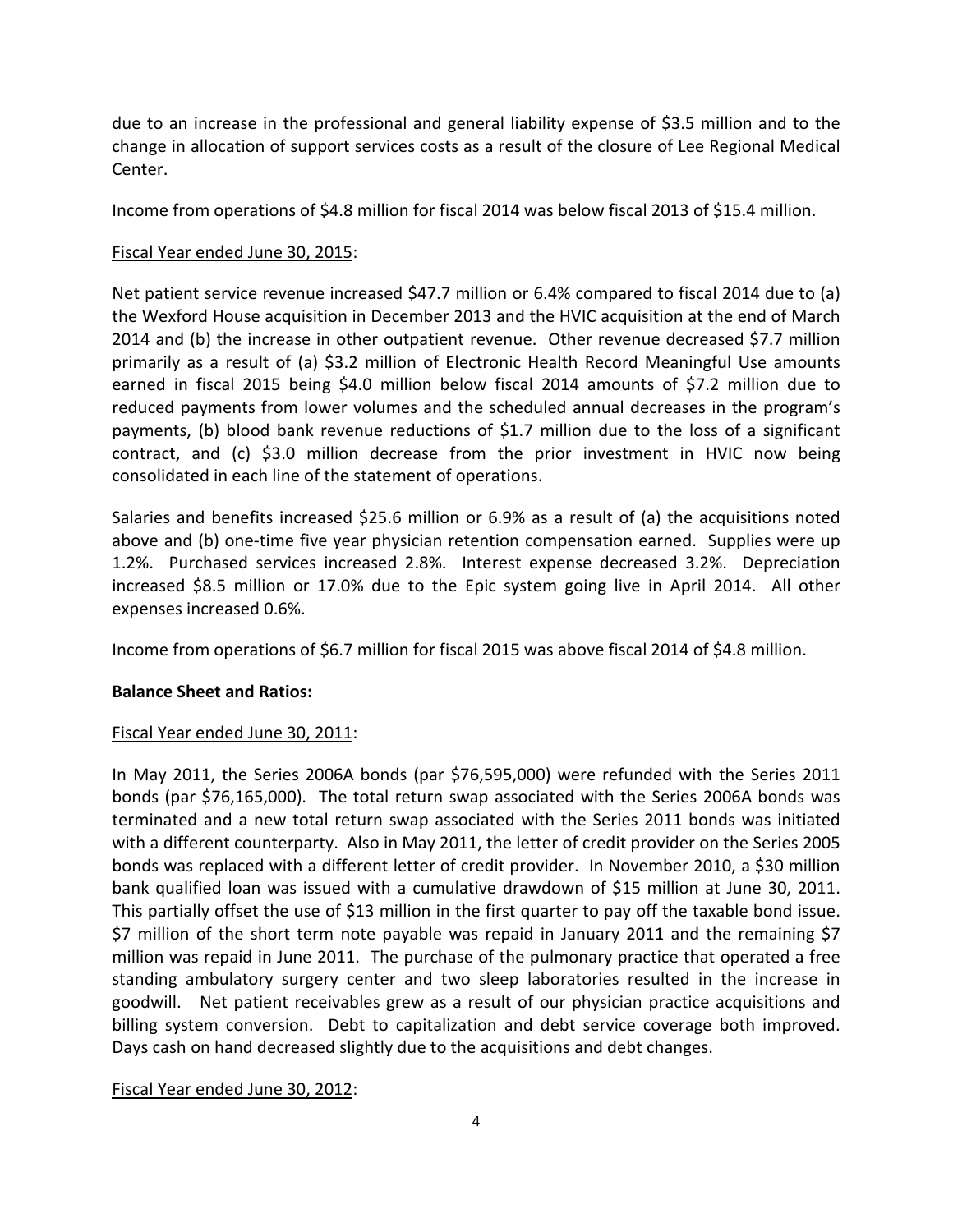Days cash on hand increased as a result of the strong operating performance and investment returns. Net patient accounts receivable increased primarily as a result of the physician practice acquisitions. Other receivables increased due to the accrual of the Meaningful Use amounts earned at June 30, 2012. Accounts payable and accrued expenses increased primarily due to having a pay period end on June 30, 2012. Net assets was negatively impacted by an increase in pension liabilities as a result of the continued low interest rate environment. Debt to capitalization and debt service coverage ratios both improved as a result of the strong operating performance.

### Fiscal Year ended June 30, 2013:

Days cash on hand increased primarily as a result of strong investment valuations, receipt of Meaningful Use funds, and net borrowings. The net borrowings consist of (a) \$12.5 million taxable bank loan for the Epic implementation (fully drawn), (b) \$42.5 million of tax exempt lease for the Epic implementation (\$16.2 million drawn thus far), (c) \$10 million lease line of credit (\$5.2 million drawn thus far), less (d) regular debt and capital lease payments of \$14.5 million. Other receivables decreased due to the receipt of the Meaningful Use amounts earned and accrued at June 30, 2012. The debt to capitalization ratio improved slightly due to the increase in net assets outweighing the impact of the net borrowings. The debt service coverage ratio dropped slightly due to the net borrowings.

### Fiscal Year ended June 30, 2014:

The significant changes in the balance sheet were (a) expenditures for the Epic electronic health record project of \$60.2 million and draws on the financing thereof of \$26.7 million, (b) the acquisition of Wexford House of \$13.5 million (\$5.8 million land, buildings and equipment and \$7.7 million goodwill), (c) the acquisition of the remaining 25% of Holston Valley Imaging Center of \$7.9 million (all goodwill), (d) the associated conversion of Holston Valley Imaging Center from the equity method to consolidation which resulted in an increase in goodwill of \$21.5 million, (e) the impairment of Lee Regional Medical Center of \$22.5 million (\$21.7 million buildings and equipment and \$0.8 million goodwill) and (f) the sale of Wellmont Health System's 60% interest in Takoma Regional Hospital of \$11.7 million as of July 1, 2014 (the cash was received on June 30, 2014 and is in other current liabilities). In addition, the 2003, 2005 and 2010 series of debt were refinanced in June with new direct placement tax-exempt debt.

Days cash on hand increased as a result of the above activity and appreciation of the investment portfolio. The debt to capitalization ratio improved slightly. The debt service coverage ratio decreased due to income available for debt service being \$17.8 million lower and MADS being \$1.5 million higher.

# Fiscal Year ended June 30, 2015:

The only significant changes in the balance sheet were the sale of Wellmont Health System's 60% interest in Takoma Regional Hospital of \$11.7 million as of July 1, 2014 (the cash was received on June 30, 2014 and was in other current liabilities). In addition, a portion of the